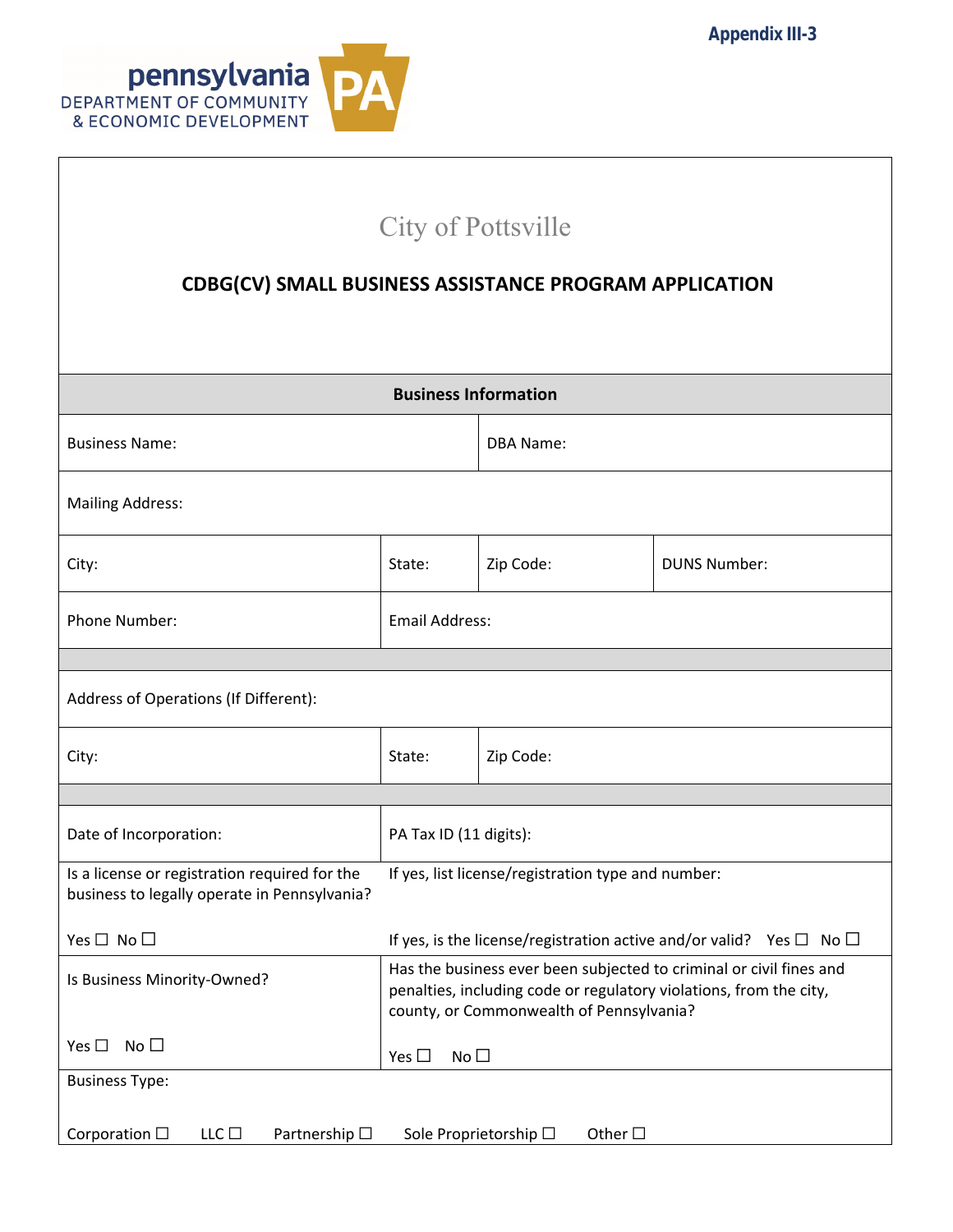| Are all Federal, Commonwealth of Pennsylvania, and local taxes current? $\;$ Yes $\Box\;$ No $\Box\;$ |  |  |
|-------------------------------------------------------------------------------------------------------|--|--|
|-------------------------------------------------------------------------------------------------------|--|--|

Number of Full‐Time Employees at Time of Application (Including Owners):

Number of Part‐Time Employees at Time of Application:

Business Description:

### Business website:

| <b>Business Owner Information</b>                                         |           |   |
|---------------------------------------------------------------------------|-----------|---|
| <b>Owner Names:</b>                                                       | $\ket{1}$ | % |
| (Please indicate percent of ownership if<br>business has multiple owners) | 2)        | % |
|                                                                           | 3)        | % |

#### Mailing Address:

| City          | State:         | Zip Code: |
|---------------|----------------|-----------|
| Phone Number: | Email Address: |           |

 Please summarize owner's experience in the industry. If necessary, please list additional owner information below or add as an attachment to this application.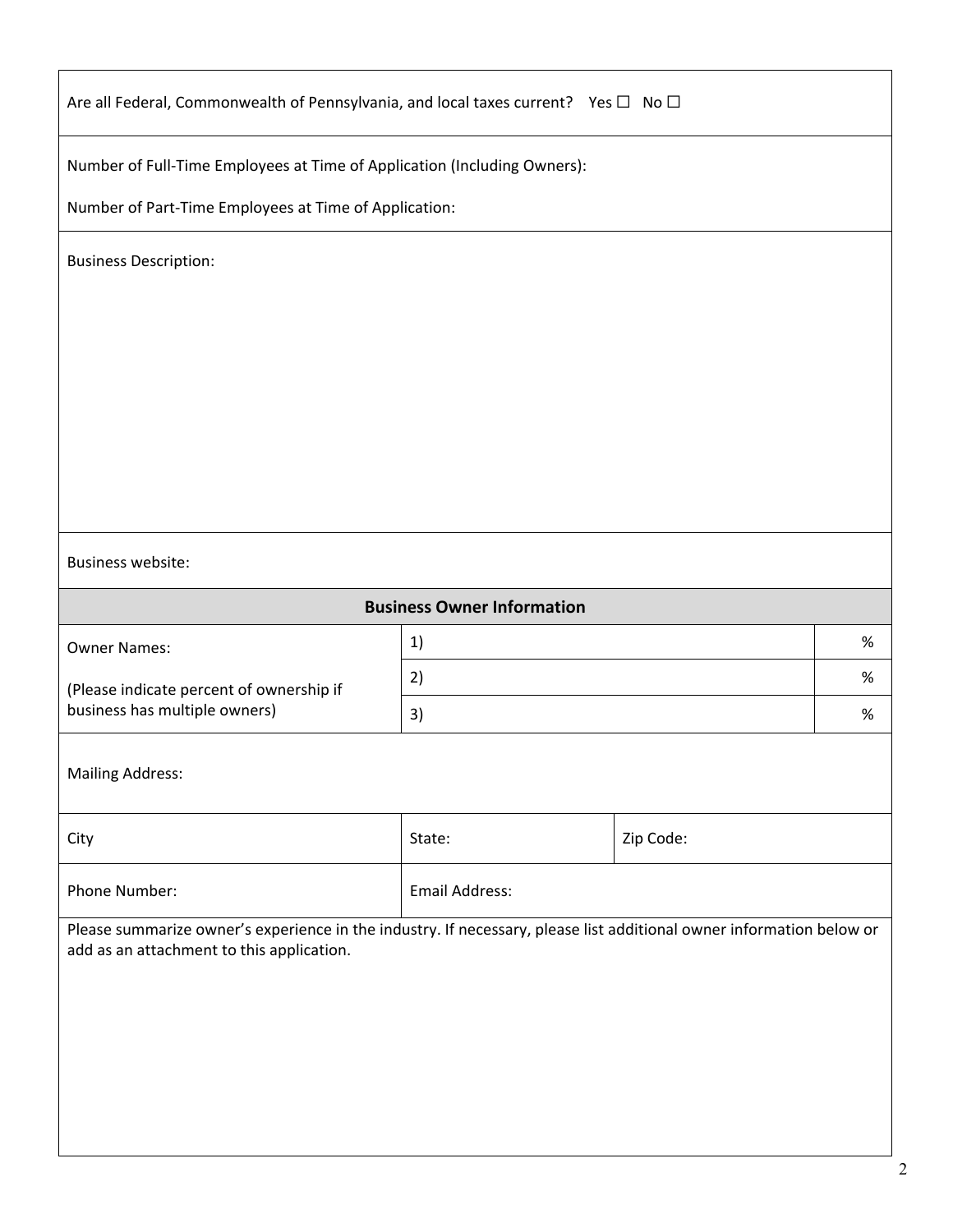| <b>Proposed Use of CDBG Funds</b> |                                                      |                                                                              |               |  |  |
|-----------------------------------|------------------------------------------------------|------------------------------------------------------------------------------|---------------|--|--|
|                                   | Note on local rules/ program/ eligible use of funds. |                                                                              |               |  |  |
| \$                                |                                                      | Wages/ Payroll Expenses:                                                     |               |  |  |
| \$                                |                                                      | Rent/Mortgage:                                                               |               |  |  |
| \$<br>Utilities:                  |                                                      |                                                                              |               |  |  |
| \$<br>Equipment:                  |                                                      |                                                                              |               |  |  |
| \$                                |                                                      | Inventory:                                                                   |               |  |  |
| \$                                |                                                      | Other:                                                                       |               |  |  |
| \$                                |                                                      | Other:                                                                       |               |  |  |
| \$                                |                                                      | <b>Total CDBG Funding Request</b>                                            |               |  |  |
|                                   |                                                      | <b>Project Financing</b>                                                     |               |  |  |
| \$                                | Terms:                                               | Other grant/loan<br>(attach description and award<br>documentation)<br>Name: | Use of funds: |  |  |
| \$                                | Terms:                                               | Other grant/loan<br>(attach description and award<br>documentation)<br>Name: | Use of funds: |  |  |
| \$                                | Terms:                                               | Bank Loan<br>(attach description and award<br>documentation)<br>Name:        | Use of funds: |  |  |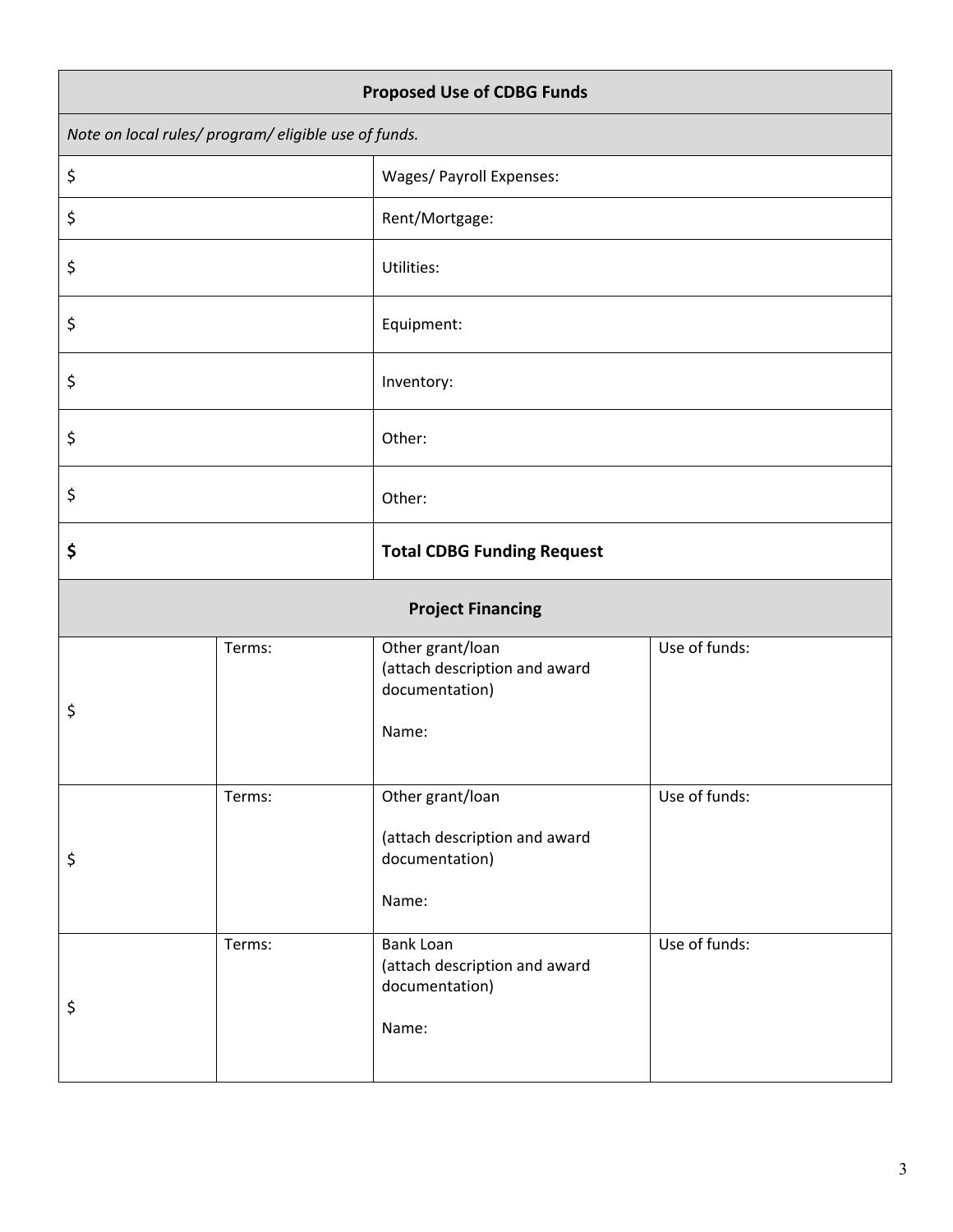| \$                               | Terms: | Other private funds<br>documentation)<br>Name:                            | (attach description and award | Use of funds: |  |
|----------------------------------|--------|---------------------------------------------------------------------------|-------------------------------|---------------|--|
| \$                               | Terms: | Applicant Contribution<br>(attach description and award<br>documentation) |                               | Use of funds: |  |
| \$                               | Terms  | Other<br>Name:                                                            |                               | Use of funds: |  |
| \$                               | Terms  | Other<br>Name:                                                            |                               | Use of funds: |  |
| \$                               |        | <b>Total Project Budget</b>                                               |                               |               |  |
| <b>Collateral Assignments</b>    |        |                                                                           |                               |               |  |
| <b>Description of Collateral</b> |        | <b>Lien Position</b>                                                      | <b>Book Value</b>             |               |  |
| Bank 1:                          |        |                                                                           | \$                            |               |  |
| Bank 2:                          |        |                                                                           | \$                            |               |  |
| Private Sources:                 |        |                                                                           | \$                            |               |  |
| Other:                           |        |                                                                           | \$                            |               |  |
| Other:                           |        |                                                                           |                               | \$            |  |
| <b>Proposed CDBG:</b>            |        |                                                                           |                               | \$            |  |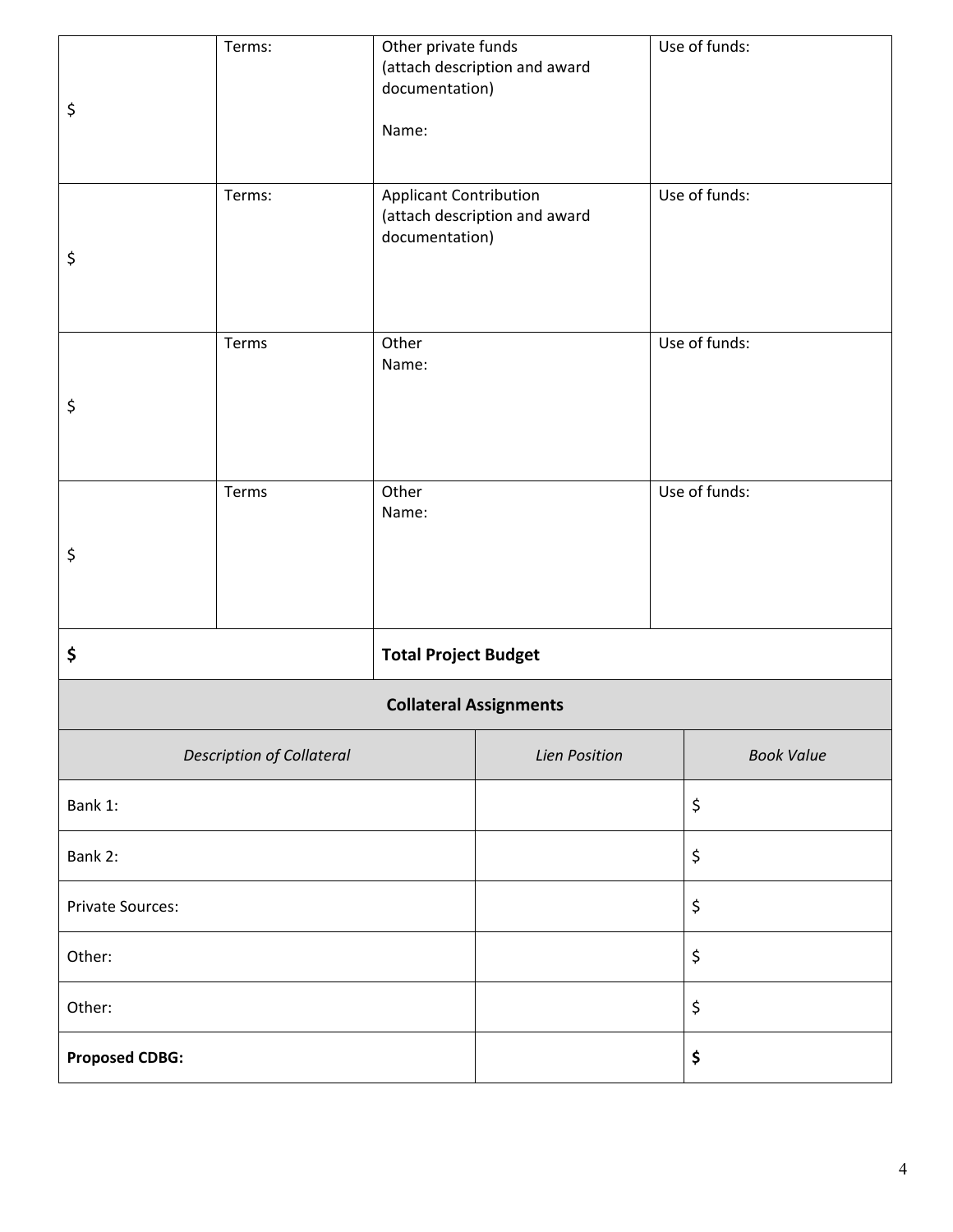# **Project Description**

Please give a summary of the project.

# **Jobs Created or Retained**

Check one:

☐ Project will **CREATE** jobs

☐ Project will **RETAIN** jobs

☐ Project will **NOT** create or retain jobs

 If any, specify how many Full‐Time Equivalent (FTE) jobs your business intends to create or retain directly as a result of CDBG funding.

## NOTE: Jobs created or retained must be held at least \_\_\_\_\_ months, otherwise \_\_\_\_\_\_\_\_ At least 51% of FTE jobs retained must be held by members of low- or moderate-income (LMI) families.

| <b>Position Title</b> | Held by Low- to -Moderate<br>Income Employee? * |              | Hours Worked per Week |
|-----------------------|-------------------------------------------------|--------------|-----------------------|
| 1.                    | Yes $\square$                                   | No $\square$ |                       |
| 2.                    | Yes $\square$                                   | No $\square$ |                       |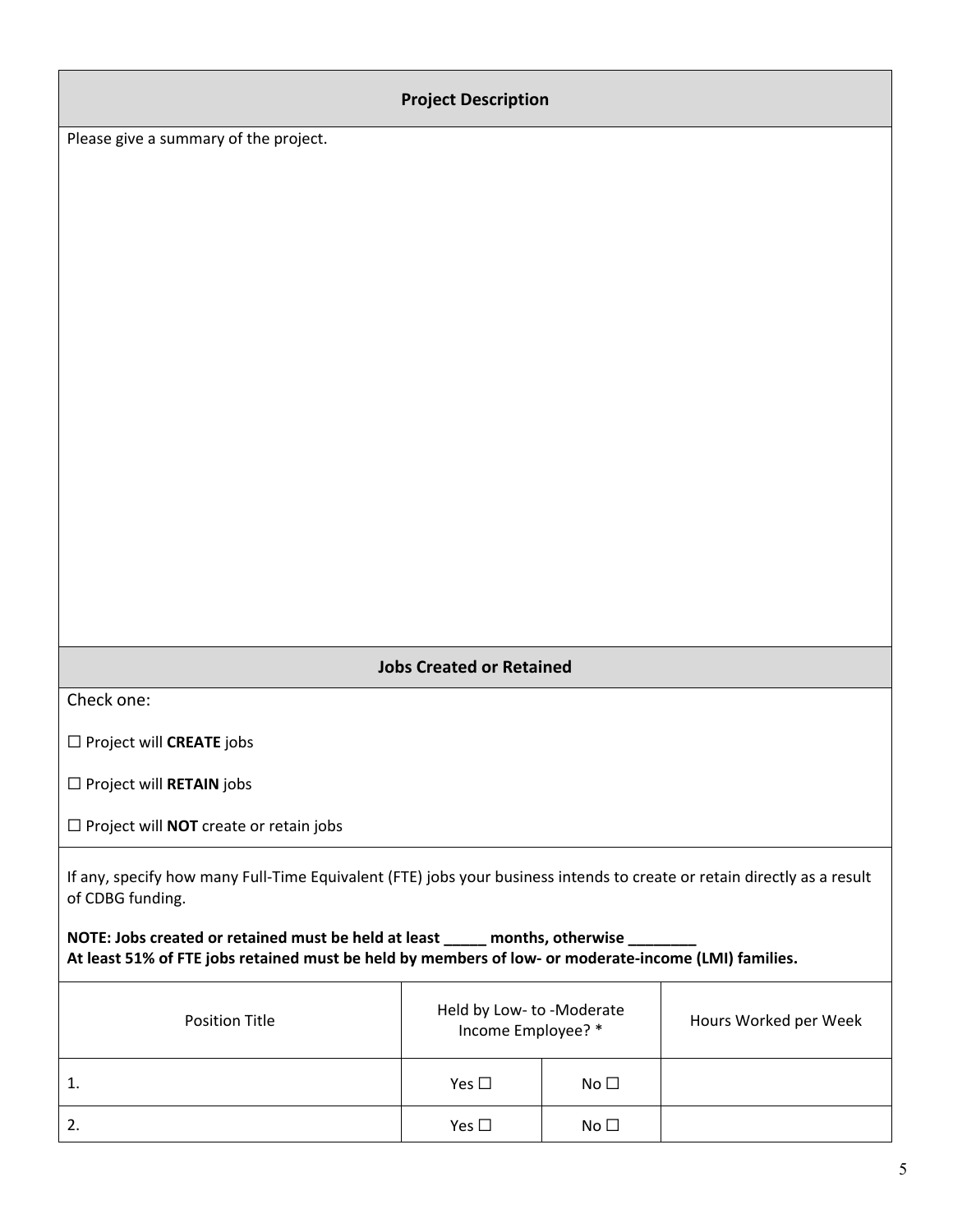| 3. | Yes $\Box$    | No $\Box$ |  |
|----|---------------|-----------|--|
| 4. | Yes $\square$ | No $\Box$ |  |
| 5. | Yes $\Box$    | No $\Box$ |  |
| 6. | Yes $\square$ | No $\Box$ |  |
| 7. | Yes $\square$ | No $\Box$ |  |
| 8. | Yes $\Box$    | No $\Box$ |  |

\* "Low‐ to ‐Moderate Income Worker" as self‐certified by employee on Employee Certification Form

# **Essential Goods Service Area**

Check one:

☐ Business **PROVIDES** essential goods or services to a residential neighborhood

□ Business DOES NOT PROVIDE essential goods or services to a residential neighborhood

Please describe how and where the business provides essential goods or services to a residential neighborhood.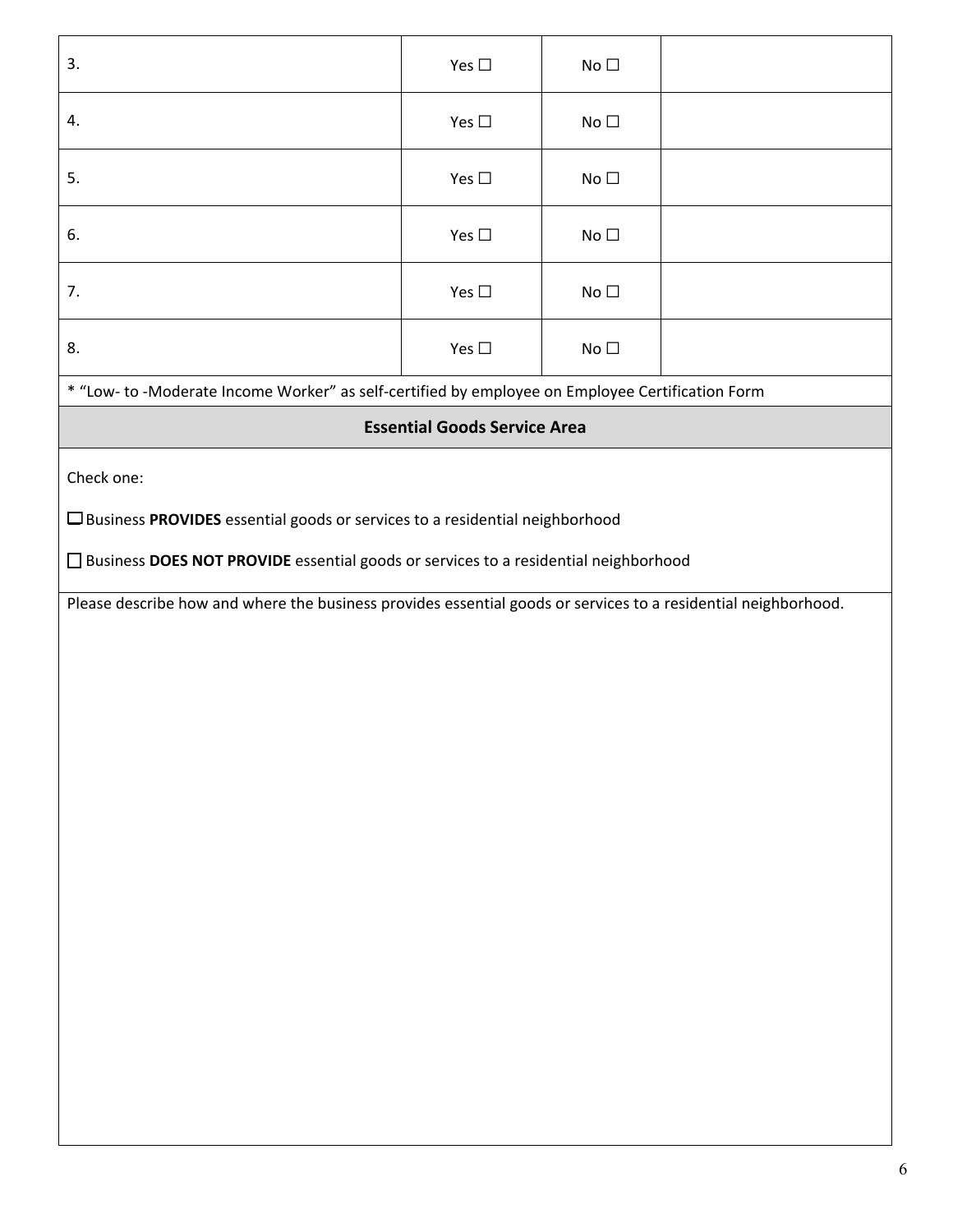| <b>Applicant Statement and Certifications</b>                                                                                                                                                                                                                                                                                                                                                                                                                                                                              |       |  |
|----------------------------------------------------------------------------------------------------------------------------------------------------------------------------------------------------------------------------------------------------------------------------------------------------------------------------------------------------------------------------------------------------------------------------------------------------------------------------------------------------------------------------|-------|--|
| Title 18, Section 1001 of the U.S. Code states that a person is guilty of a felony for knowingly and willingly<br>making false or fraudulent statements to any department of the United States Government.                                                                                                                                                                                                                                                                                                                 |       |  |
| I understand that the information provided may be subject to further verification by Enter City/County Name,<br>DCED, or the US Department of Housing and Urban Development. If necessary, I will provide the information<br>required to verify this data (e.g. payroll records, tax fillings, bank account statements, etc.). I, therefore,<br>authorize such verification, and I will provide the supporting documentation if necessary.<br>I hereby certify that the information on this form is complete and accurate. |       |  |
| Signature:                                                                                                                                                                                                                                                                                                                                                                                                                                                                                                                 | Date: |  |
| Name (Please Print):                                                                                                                                                                                                                                                                                                                                                                                                                                                                                                       |       |  |
| Title (Please Print):                                                                                                                                                                                                                                                                                                                                                                                                                                                                                                      |       |  |
| Signature:                                                                                                                                                                                                                                                                                                                                                                                                                                                                                                                 | Date: |  |
| Name (Please Print):                                                                                                                                                                                                                                                                                                                                                                                                                                                                                                       |       |  |
| Title (Please Print):                                                                                                                                                                                                                                                                                                                                                                                                                                                                                                      |       |  |
| Signature:                                                                                                                                                                                                                                                                                                                                                                                                                                                                                                                 | Date: |  |
| Name (Please Print):                                                                                                                                                                                                                                                                                                                                                                                                                                                                                                       |       |  |
| Title (Please Print):                                                                                                                                                                                                                                                                                                                                                                                                                                                                                                      |       |  |
| Please include the signatures, names, and titles of any additional owners on a separate page.                                                                                                                                                                                                                                                                                                                                                                                                                              |       |  |